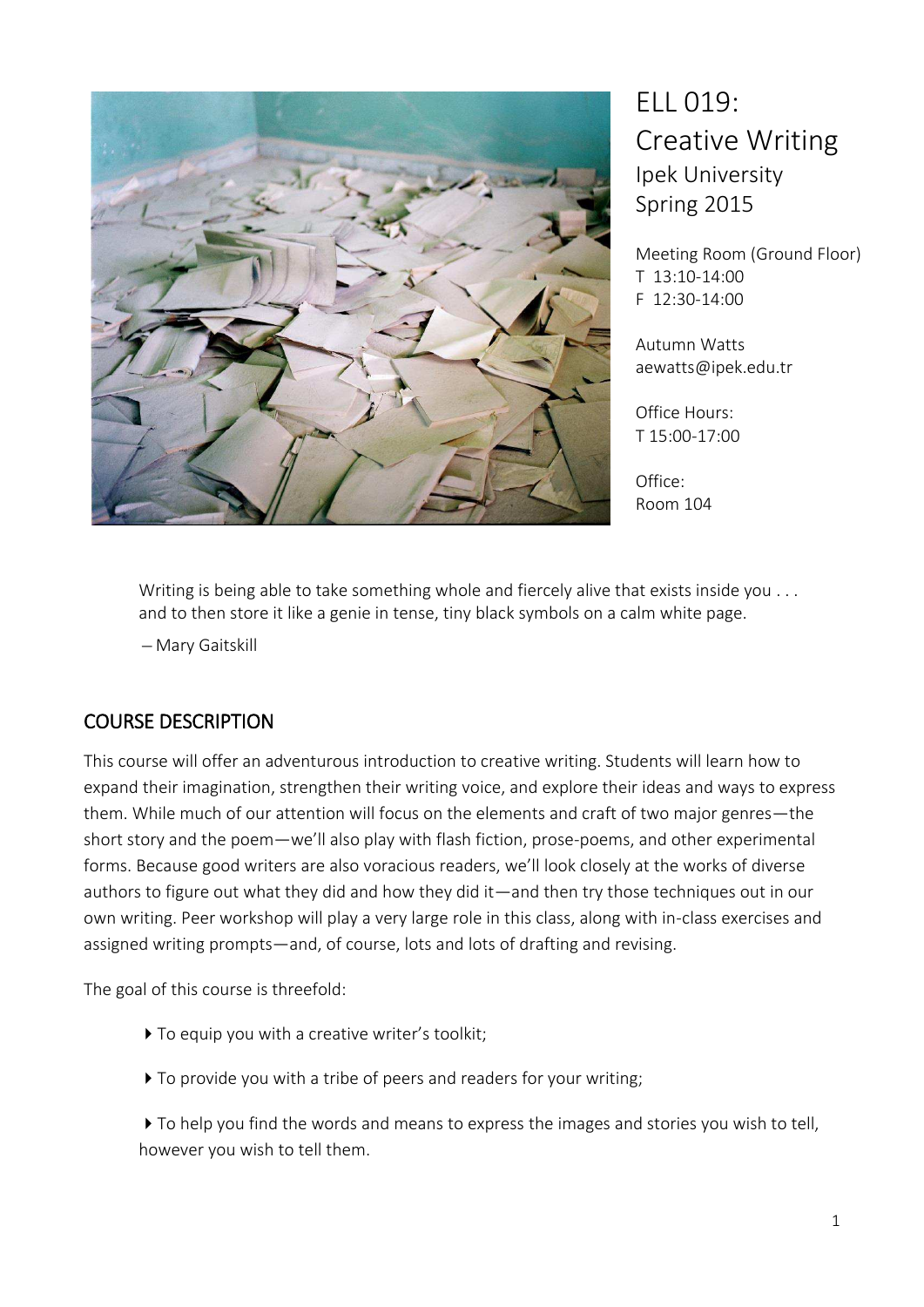## **COURSEWORK**

Texts. Readings will consist of short stories, poems, novel excerpts, and other creative works from a diverse range of contemporary writers. These will be either given out in class or posted on Blackboard. Some we'll read in class, and some you'll take home or download. Again: good writers are hungry readers. They read all the time, they read everything. And what they read feeds what they write. Many of our in-class writing exercises and journal prompts will be drawn directly from the readings. So please do the readings, bring a hardcopy to class, and be ready to talk about them.

Reading Responses. That said, writing can also help us digest what we read. For this reason, I'll also ask you to post a brief written response to some of the assigned readings on Blackboard. In your response, you'll share your observations about the reading, what stood out for you—and why—and one thoughtful question for discussion in class.

Writing Journal. Buy a notebook. Keep it with you. Scribble in your thoughts throughout the day. Jot down ideas and images. Record your dreams when you wake up. Transcribe lines of overhead dialogue. Copy out beautiful passages you've read. Think of this journal as the garden of your ideas: a place to toss down seeds, some of which may bloom into poems or stories. I'll ask to see this journal twice during the semester.

Peer Workshop. Giving and receiving feedback will play a huge role in the course. All of you will have the chance to have at least one story and one poem workshopped and give weekly feedback to your peers. (Your thoughtful, constructive feedback on your peers' work develops your own writing muscle, too.) In Peer Workshop, you'll provide feedback in two ways: you'll mark up your copy of the story/poem, and you'll also type and print your feedback in a brief (1/2 to 1 page) letter. You'll turn in one copy to the author and one copy to me. Peer Workshop grades will be based on your Feedback Portfolio and Peer Assessment.

▶ Feedback Portfolio. Being a good peer reviewer is an acquired skill; it takes time and practice. I'll score your feedback sheets on a check +/- scale to help guide your progress. At the end of the semester, you'll collect these sheets into a portfolio with a reflection on your strengths, challenges, and learning as a peer reviewer.

▶ Peer Assessment. You'll also have the chance to give feedback on the quality and effort of your peer reviewers' contributions to workshop (and also receive feedback on your own.) This will factor into your Peer Workshop grade as well.

Remember: this class is your tribe. Although the semester will eventually end, your relationships don't have to-you could still be reading and giving feedback on each other's work years from now. Take care of these relationships. They are precious for writers.

Participation. This is not a class to doze in or update Facebook. Each student's contribution to the class is extremely important. You are expected to be actively engaged and present: to speak, to listen, to encourage, and to show sincere effort and good will always. Participation will be scored based on your activity in class and our course blog.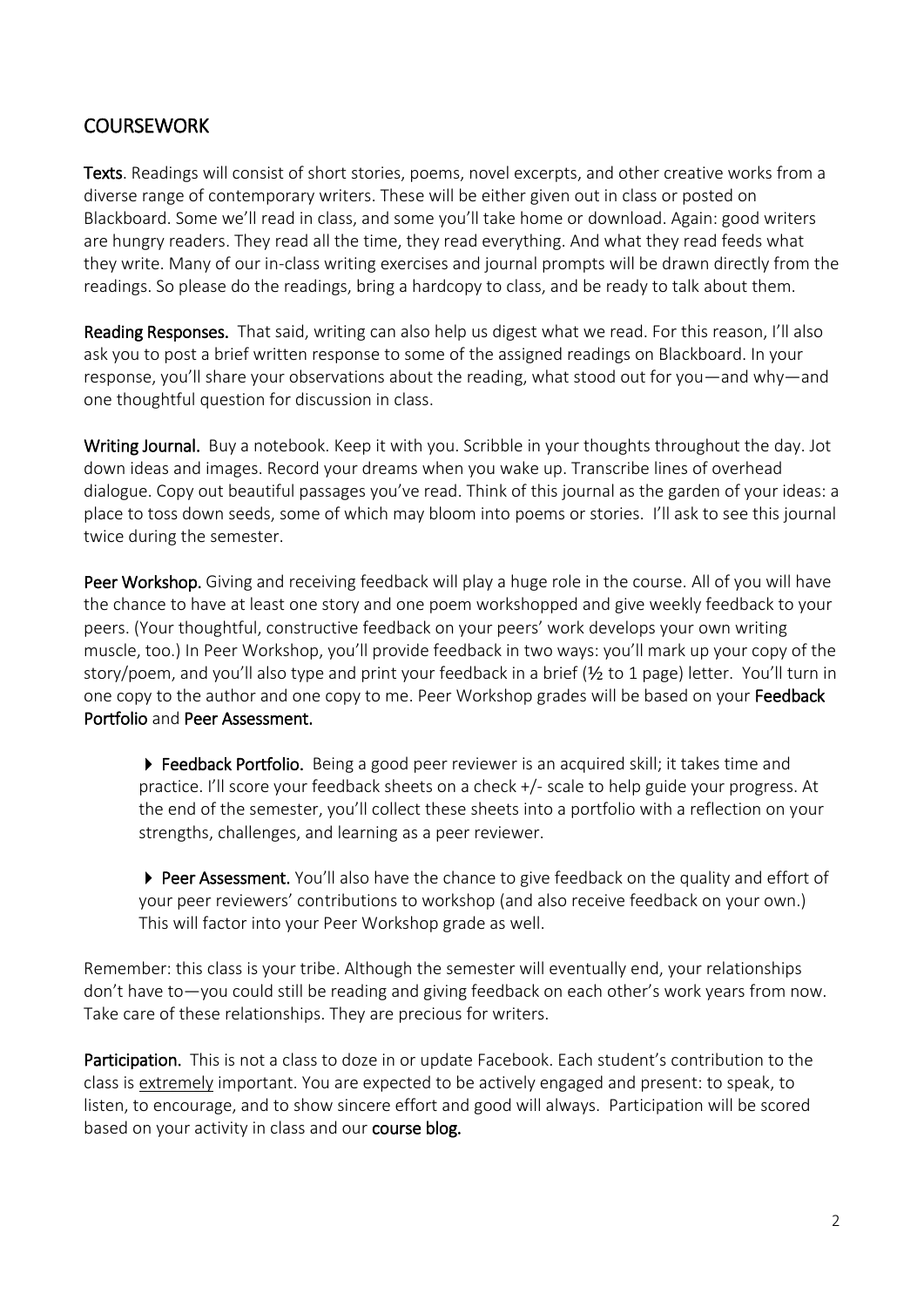Course blog. Every Friday before midnight, you'll post at least one of your in-class exercises to our online course blog. You'll have the opportunity to read and comment on the posts of your peers. If you're a shy person in class and don't speak up as much as you'd like, here's your chance to shine.

Final Portfolio. Your Final Portfolio will showcase your writing in this course — and you'll be doing a lot of it. In addition to the daily exercises and prompts, I'm expecting you to extensively revise at least one short story and one poem, which you will receive feedback on during workshop and also from me in our one-on-one meeting. Your Final Portfolio will present the final, polished revisions of this story and poem (along with all previous drafts and comments), plus a selection of writing from your exercises/journal that you're the most proud of, and a self-reflection on your growth in this course overall.

Reading Event. At the end of the semester, we'll organize a public reading event for all the members of this class. Writing is too often a solitary activity; we spend immense amounts of time in our own heads, slogging away, and much of our work will never see daylight. Because of this, writers tend to congregate at events with other writers: book festivals, writing retreats, conferences, readings, and so on. These events are fun. It's inspiring to hear other people read their work—and exciting to read your own. Even if you think you will COLLAPSE AND DIE if you have to get on stage and share your work aloud, please try it anyway. You'll be glad you did.

## **COURSE EVALUATION**

All of the tasks described above are intended to help you grow, challenge yourself, and discover new strengths and abilities. Prompts and exercises help you generate material; readings help you absorb new tools and approaches; and peer workshops help you become a better reader, writer, thinker, and communicator. In evaluating your work, the goal is to reinforce your learning and mentor your development in all of these areas.

| <b>TASK</b>                                            | <b>WEIGHT</b> |
|--------------------------------------------------------|---------------|
| Reading Responses                                      | 5%            |
| Writing Journal                                        | 10%           |
| Participation<br>Class activities<br>Course blog       | 15%           |
| Peer Workshop<br>Feedback Portfolio<br>Peer assessment | 30%           |
| Final Portfolio                                        | 40%           |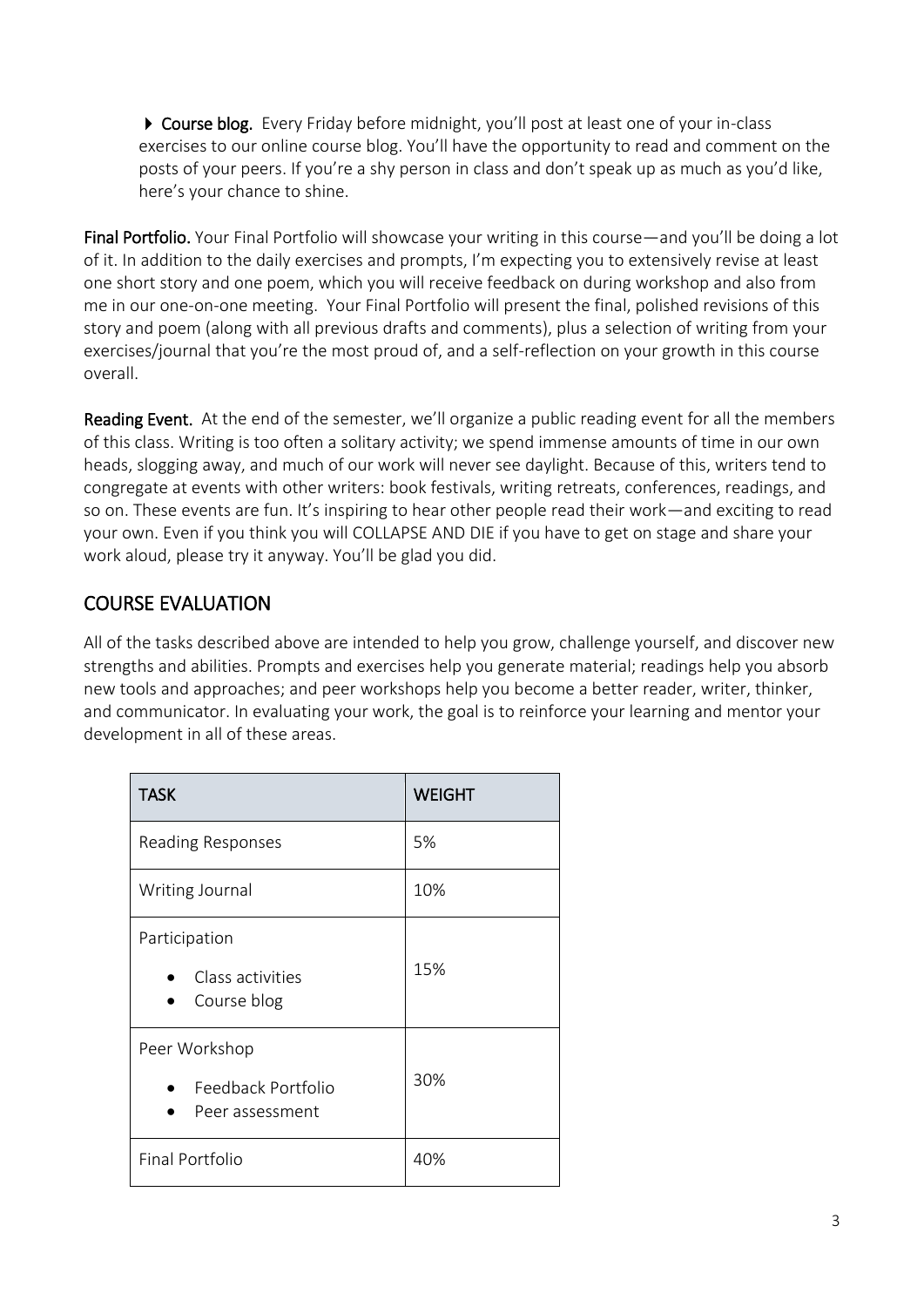## **COURSE POLICIES**

Written Work. All drafts of stories and poems must be typed. Except in very exceptional cases. emailed work will NOT be accepted. Please bring hardcopies to class.

One-on-one meetings. At least twice during the semester you will meet with me individually to talk about your writing—usually after workshop. In addition to these meetings, I'll be happy to meet with you for feedback on your work whenever you wish. You can drop by during my reserved office hours (Tuesdays 15:00-17:00) or make an appointment.

Deadlines. You are expected to meet deadlines and turn in work on time—especially when you're being workshopped. Peer Workshops cannot be rescheduled or made up, except for medical or other urgent reasons.

Attendance Policy. Students are required to attend a minimum of 70% of total course hours. Attendance is counted from the first class. Those who exceed the attendance limit by missing 12 or more hours will automatically receive an 'FX' grade for the course. You are expected to keep track of your own absences and you are also responsible for any homework, exercises, or assignments you missed, as well as turning in any workshop drafts or peer feedback letters on the day they're due.

Plagiarism and Academic Integrity. This is a creative writing class. All material you produce should be created by you. Any ideas or phrases that are not your own should be enclosed in quotation marks and attributed to their original owners. If you're not sure how to do this properly, just ask me. You are responsible for not plagiarizing and will be held accountable if you do. Students who plagiarize will fail the course and may face disciplinary action.

Courtesy and Professionalism. Our classroom requires mutual respect from every member so that all may learn and explore ideas in a safe, optimal environment; therefore, the rights of others to express their views must be respected. I expect all students to show courtesy and tolerance, to honor confidentiality, and to never share outside of this class any personal information or writing from your colleagues without their permission. Anyone who fails to honor the professional, respectful behavior expected in this classroom may be asked to leave or face other disciplinary action. In addition, please show courtesy by avoiding the following:

Tardiness. Arriving late or leaving early disrupts the class, derails conversations, and generally interrupts the work we're doing. Please arrange to come to class on time. Chronic tardiness will harm your participation grade.

Inattention. Similarly, whispering to a friend or playing with your phone while another person in class is speaking (including me) not only shows a glaring lack of respect for the other person, it's also just plain rude. Don't be rude.

Emails. Please note that you are expected to check your Ipek University email daily for information or news about the course.

Blackboard. Students are expected to read announcements, post online, download and print course materials, and respond to emails sent via Blackboard. Enrollment in the Blackboard Course is mandatory and students are responsible for ensuring they are properly registered for this course.